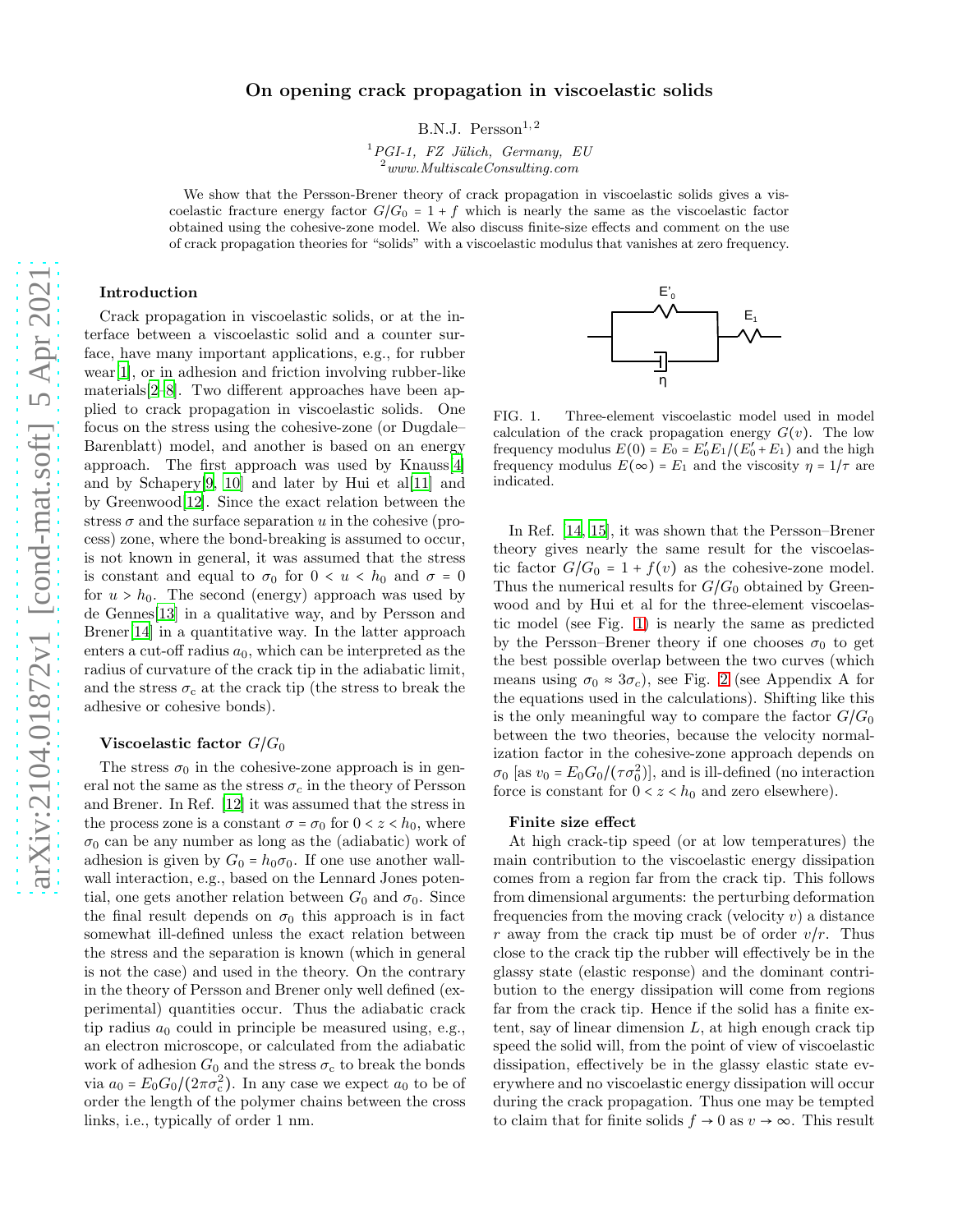

<span id="page-1-0"></span>FIG. 2. The crack propagation viscoelastic factor  $G/G_0$  =  $1+f(v)$  as a function of the crack tip speed (log-log scale) for the three level rheology model. The red curve is calculated by Greenwood using the cohesive-zone model with the adiabatic (infinitely slowly) work of adhesion  $G_0 = h_0 \sigma_0$ . The blue curve is from the theory of Persson and Brener assuming a crack (adiabatic) tip cut-off radius  $a_0$ . The reference velocity  $v_0 = a_0/\tau$  with  $a_0 = E_0 G_0/(2\pi\sigma_c^2)$  in the Persson–Brener cutoff model and  $v_0 = 1.41b/\tau$  with  $b = E_0 G_0/\sigma_0^2$  in the cohesivezone model.

was used by de Gennes to argue that for the slab geometry (thickness  $d_0$ ), as occur for example in pressure sensitive adhesives, for large crack tip speed the crack propagation energy  $G(v)$  will decrease with increasing v which may result in mechanical instabilities [\[13](#page-4-3)]. However, I will now shown in that this argument is in fact not correct and there exist no finite size effect (see also Ref. [\[16\]](#page-4-6)).

Fig. [3\(](#page-1-1)a) shows a fast moving opening crack in a thin viscoelastic slab (thickness  $d_0$ ) under tension. The slab is assumed to be infinite long in the crack propagation direction. The slab is elongated by  $d_0\epsilon_0$ , and we wait until a fully relaxed state is formed before inserting the crack. Thus the elastic energy stored in the strip A of width  $\Delta x$  and volume  $\Delta V = w d_0 \Delta x$  (where w is the width of the solid in the *y*-direction) is

$$
U_0=\frac{1}{2}\sigma_0\epsilon_0\Delta V=\frac{\sigma_0^2}{2E_0}\Delta V.
$$

This energy is partly used to break the interfacial bonds and partly dissipated due to the material viscoelasticity. The crack propagation energy  $G = U_0/(w\Delta x)$  =  $\sigma_0^2 d_0/(2E_0)$ .

Consider now the slab  $\Delta x$  as it moves from one side of the crack to the other side. During this transition it will experience an (elongation) stress  $\sigma(t)$  which for a very fast moving crack can be considered as a step function where  $\sigma = \sigma_0$  for  $t < 0$  and  $\sigma = 0$  for  $t > 0$ , where  $t = 0$  correspond to the case where the segment  $\Delta x$  is at the crack tip. The viscoelastic material will respond to this step-like change in the stress with its high frequency



<span id="page-1-1"></span>FIG. 3. Crack propagation in a viscoelastic slab clamped between two rigid flat surfaces. (a) The slab is infinite long  $(L = \infty)$  in the crack propagation direction (x-direction). (b) The slab is of finite length  $L$ . In (a) the segment (of width  $\Delta x$ ) at A is stretched with the strain  $\epsilon$ . At B the strain is reduced (high frequency relaxation) by  $\Delta \epsilon = \sigma_0/E_1$  due to the abrupt decrease in the tensile stress from  $\sigma_0$  to 0 when the crack tip pass the segment. At C, far away from the crack tip, the strain vanish due to (slow) viscoelastic relaxation.

modulus  $E_1$  so the strain in the segment  $\Delta x$  will abruptly drop by  $\Delta \epsilon = \sigma_0/E_1$  as the crack pass the segment. The drop in the elastic energy

$$
\Delta U = \frac{1}{2}\sigma_0 \Delta \epsilon \Delta V = \frac{\sigma_0^2}{2E_1} \Delta V,
$$

is used to break the interfacial bonds (energy  $\Delta \gamma = G_0$ per unit surface area), i.e.  $G_0 = \Delta U/(w\Delta x)$  or

$$
G_0 = \frac{\sigma_0^2}{2E_1} d_0 = \frac{\sigma_0^2 d_0}{2E_0} \frac{E_0}{E_1} = G \frac{E_0}{E_1},
$$

so that  $G = G_0 E_1/E_0$ . The remaining elastic energy stored in the segment  $\Delta x$ ,

$$
U = U_0 - \Delta U = \frac{1}{2}\sigma_0^2 \left(\frac{1}{E_0} - \frac{1}{E_1}\right) \Delta V,
$$

is dissipated in the slow viscoelastic relaxation occurring far away from the crack tip so that finally the material reach its fully relaxed state (zero strain and stress).

For a solid with a finite extent in all directions the fast relaxation process at the crack tip is the same as above so the result  $G = G_0 E_1/E_0$  still holds. However, for a fast moving crack the time it takes for the crack to fracture the whole interface,  $\Delta t = L/v$ , is so short that, in accordance with the discussion presented earlier, negligible viscous energy relaxation has occurred during the crack propagation act. Thus when the crack separate the two solids the viscoelastic solid is still in a strained state.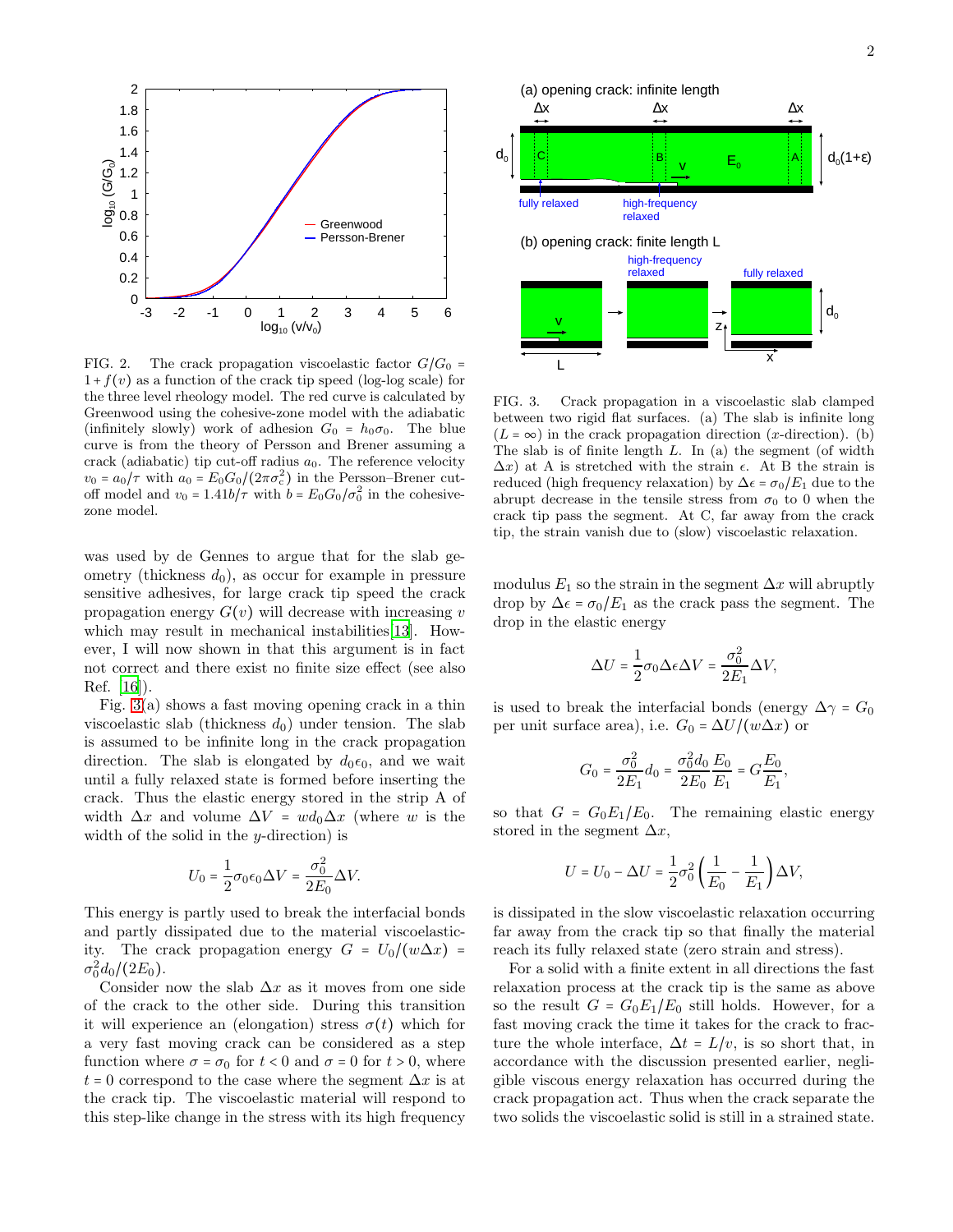

<span id="page-2-0"></span>FIG. 4. The real part of the viscoelastic modulus as a function of frequency (log-log scale) for a physically crosslinked polymer, which behaves as a fluid for small frequencies, corresponding to long times (schematic). The modulus  $E_0$  in the rubbery region  $\omega_a < \omega < \omega_b$  is approximately constant and much smaller than the modulus  $E_1$  in the glassy region (high frequencies).

Only after a possible long time period will it return to a strain (and stress) free state. Thus in this case the viscoelastic energy dissipation occur in a process separated from the actual crack propagation [see Fig. [3\(](#page-1-1)b)], and this fact was overlooked in the earlier energy based discussions of finite size effects. We conclude there exist no finite size effects and the theory developed in Ref. [\[17](#page-4-7)– [19\]](#page-4-8) is not relevant for crack propagation in viscoelastic solids.

## Application to "solids" with  $E(\omega = 0) = 0$

Schapery applied his viscoelastic crack propagation theory to "solids", with has a viscoelastic modulus that vanish for zero frequency (i.e., a relaxation modulus which vanish for long times)[\[9](#page-3-4), [10](#page-4-0)]. Such a "solid" is really a liquid with a non-Newtonian and possible complex rheology, and in this case no rigorous crack propagation theory can be developed. Thus, for example, the Johnson, Kendall, and Roberts (JKR) adhesion theory[\[20\]](#page-4-9) assumes that the solid deformations far from the crack tip (here the line separating the contact area from the noncontact area), is characterized by the low frequency (fully relaxed state) elastic modulus  $E_0 = E(\omega = 0)$ , which would vanish in the present case. We note, however, that physically crosslinked polymer materials may have a rubbery plateau (see Fig. [4](#page-2-0) and Ref. [\[21,](#page-4-10) [22\]](#page-4-11)) for  $\omega_{\rm a} < \omega < \omega_{\rm b}$ , and behave as an elastic solid for all practical time scales  $1/\omega_{\rm b} < t < 1/\omega_{\rm a}$ , in which case the Persson-Brener (or cohesive-zone) theory could still be applied but with  $E_0$  being the modulus in the rubbery plateau region.

If the adiabatic crack tip radius  $a_0$  is treated as a constant as the low-frequency modulus  $E_0$  is varied then the viscoelastic factor  $G/G_0$  is independent of  $E_0$  for low enough velocities and hence well-defined even in the limit  $E_0 = 0$  (see Appendix B). Nevertheless, the quantities  $a_0$ and  $G_0$  are not well defined in the limit  $E_0 = 0$  since they both refer to the adiabatic limit where the "solid" responds as a fluid, where no crack-like defects can occur.

#### Discussion

In a recent series of papers Ciavarella et al [\[23,](#page-4-12) [24](#page-4-13)] have criticized the Persson-Brener theory and claimed that the Persson-Brener theory[\[14\]](#page-4-4) give a viscoelastic factor  $G/G_0 = 1 + f$  which differ strongly from what Ciavarella et al denote as the exact viscoelastic factor obtained using the cohesive-zone model[\[11](#page-4-1), [12\]](#page-4-2). We have shown above that both theories gives nearly the same result for  $G/G_0$ if the ill-defined quantity  $\sigma_0$  in the cohesive-zone theory is chosen appropriately!

In another paper Popov[\[25\]](#page-4-14) claim that viscoelasticity increases the JKR pull-off force with a factor  $E_1/E_0$  in the quasi-static limit. This result is incorrect: in the quasi-static case the work of adhesion is not influenced by the viscoelasticity and only in the limit  $v \to \infty$  is the work of adhesion increased by the factor of  $E_1/E_0$ . The result of Popov would hold if there would be no shortest length scale in the problem but in reality there is a short distance cut-off denoted by  $a_0$  above.

Acknowledgments: I thank J.A. Greenwood for supplying the numerical data used for the  $G(v)/G_0$  curve for the cohesive-zone model (the red curve in Fig. 1). I thank M. Müser for comments on the manuscript.

### Appendix A

Here we give the equations for viscoelastic crack propagation used in the calculations in Fig. 2.

When a strip of a viscoelastic material is exposed to an oscillating strain  $\epsilon(\omega)$ exp( $-i\omega t$ ) the amplitude of the oscillating stress

$$
\sigma(\omega) = E(\omega)\epsilon(\omega)
$$

This equation define the viscoelastic modulus  $E(\omega)$ , which is a complex quantity, where the imaginary part is related to energy dissipation (transfer of mechanical energy into the disordered heat motion). In the calculation in Fig. 2 we used the three-element rheological model illustrated in Fig. [1.](#page-0-0) For this model the viscoelastic modulus

$$
E = \frac{E_0 E_1 (1 - i\omega \tau)}{E_1 - i\omega \tau E_0} \tag{A1}
$$

The ratio between the high frequency and low frequency modulus,  $E_1/E_0$ , is typically very large, e.g., ~ 1000.

In the Persson-Brener theory the crack propagation energy  $G(v) = G_0 a(v)/a_0$ , where  $a(v)$  is the velocity dependent effective crack tip radius, and where  $a_0$  =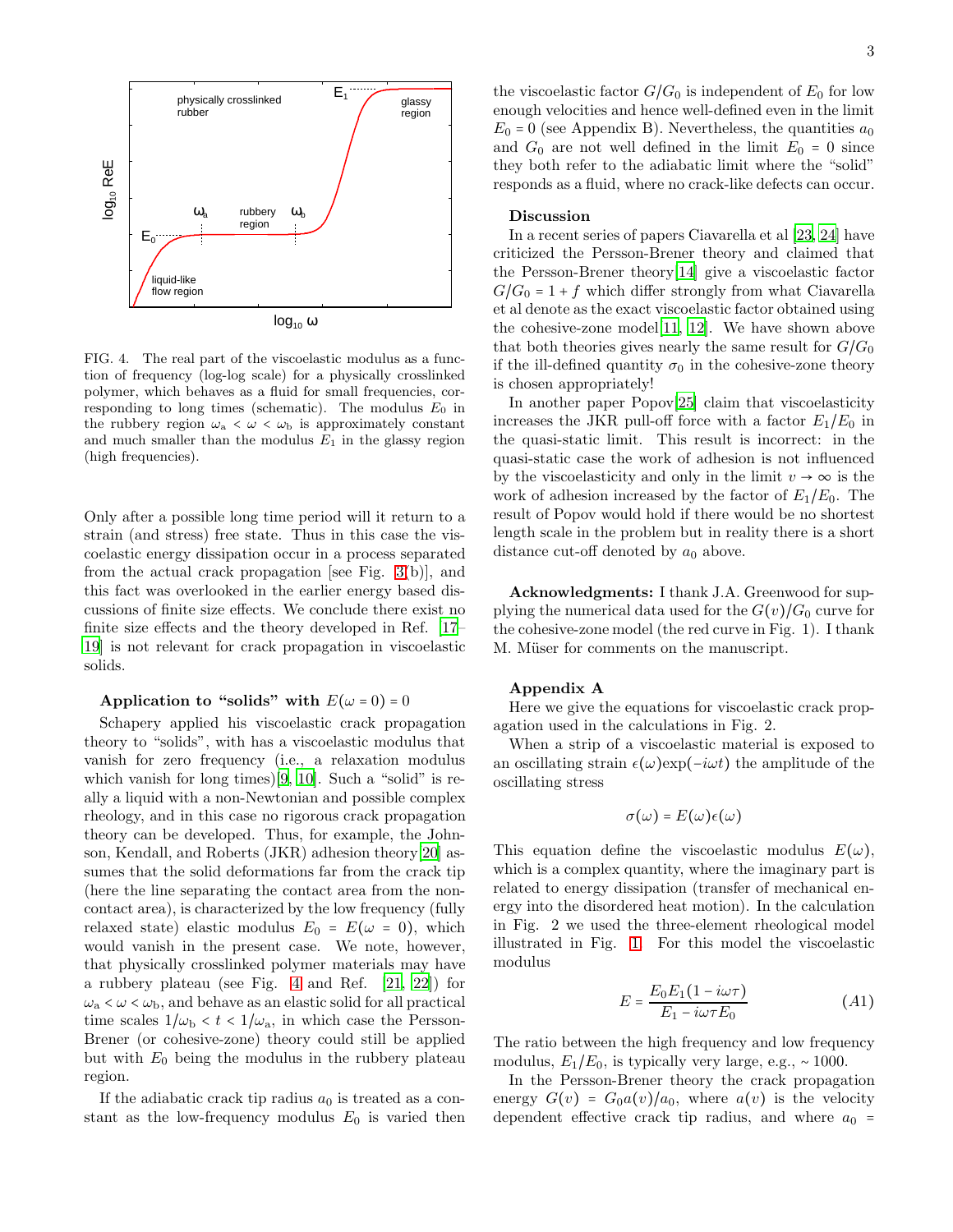$E_0 G_0 / (2\pi \sigma_{\rm c}^2)$ . The fracture energy  $G(v)$  satisfy[\[14\]](#page-4-4)

$$
\frac{G_0}{G} = 1 - E_0 \frac{2}{\pi} \int_0^{\omega_c} d\omega \ F(\omega) \frac{1}{\omega} \text{Im} \frac{1}{E(\omega)} \tag{A2}
$$

where

$$
F(\omega) = \left[1 - \left(\frac{\omega}{\omega_c}\right)^2\right]^{1/2}
$$

where  $\omega_c = 2\pi v/a$ . For numerical calculations it is more convenient to reformulate  $(A2)$  into  $[6, 17]$  $[6, 17]$ 

$$
\frac{G_0}{G} = 1 - \frac{E_1 \frac{2}{\pi} \int_0^{\omega_c} d\omega \frac{1}{\omega} F(\omega) \text{Im} \frac{1}{E(\omega)}}{1 + E_1 \frac{2}{\pi} \int_0^{\infty} d\omega \frac{1}{\omega} \text{Im} \frac{1}{E(\omega)}}.
$$
(A3)

Since  $\omega_c$  depends on a (and hence on G since  $G = G_0 a/a_0$ ) this is an implicit equation for  $G(v)$ . Thus the theory gives both crack propagation energy  $G(v)$  and the (velocity-dependent) radius of the crack tip,

$$
a(v) = a_0 \frac{G(v)}{G_0} = \frac{E_0 G}{2\pi \sigma_c^2}.
$$
 (A4)

Since  $E(\omega)$  typically varies with  $\omega$  over very many decades in frequency, for the numerical evaluation of the integrals in (A3) it is convenient to write (see Ref. [\[6](#page-3-5)])  $\omega = \omega_0 e^{\xi}$ , so that if  $\omega$  varies over ~ 30 decades,  $\xi$  varies only by a factor  $~\sim 100$ .

In the cohesive-zone model assuming that the stress is constant and equal to  $\sigma_0$  for  $0 < u < h_0$  and  $\sigma = 0$  for  $u > h_0$ , and assuming the viscoelastic modulus (A1), one get[\[12](#page-4-2)]:

$$
\frac{G_0}{G} = \frac{E_0}{E_1} + \frac{1}{2} \left( 1 - \frac{E_0}{E_1} \right) \alpha \int_0^1 d\xi \ H(\xi) e^{-\alpha (1 - \xi)}, \quad (A5)
$$

where  $\alpha = l/(v\tau)$  and

$$
H(\xi) = 2\xi^{1/2} - (1 - \xi) \ln \left( \frac{1 + \xi^{1/2}}{1 - \xi^{1/2}} \right),
$$

and the width l of the crack tip process zone

$$
l = \frac{\pi}{4} \frac{E_0 G}{\sigma_0^2} \tag{A6}
$$

Here we have assumed plain stress; for plain strain  $E$ must be replaced with  $E/(1-\nu^2)$ , where  $\nu$  is the Poisson ratio. Since  $l$  depends on  $G$ ,  $(A5)$  is an implicit equation for  $G(v)$ .

## Appendix B

Using the viscoelastic modulus (A1), which we can also write as

$$
\frac{1}{E} = \frac{1}{E_1} + \left(\frac{1}{E_0} - \frac{1}{E_1}\right) \frac{1}{1 - i\omega\tau},
$$



<span id="page-3-6"></span>FIG. 5. The viscoeladstic factor  $G/G_0$  as a function of the crack tip speed (log-log scale) for the case  $E_1 = 100$ ,  $\tau = 1$  and  $E_0 = 1$  (red curve) and  $E = 0.1$  (blue curve). In the calculation we have used the same adiabatic crack tip radius  $a_0 = 0.03$ .

in (A2) or (A3) in Fig. [5](#page-3-6) we show the viscoelastic factor  $G/G_0$  as a function of the crack tip speed on a log-log scale. We have used  $E_1 = 100$ ,  $\tau = 1$  and  $E_0 = 1$  (red curve) and  $E = 0.1$  (blue curve), and the same adiabatic crack tip radius  $a_0 = 0.03$ . Note that for low crack tip speed  $G/G_0$  is independent of  $E_0$  and hence well-defined also in the "fluid" limiting case  $E_0 = 0$ .

- <span id="page-3-0"></span>[1] B.N.J. Persson, Theory of powdery rubber wear, J. Phys.: Condens. Matter 21, 485001 (2009).
- <span id="page-3-1"></span>[2] A. Tiwari, L. Dorogin, M. Tahir, K.W. Stöckelhuber, G. Heinrich, N. Espallargas, B.N.J. Persson, Rubber contact mechanics: adhesion, friction and leakage of seals, Soft Matter 13, 9103 (2017).
- [3] A. Tiwari, L. Dorogin, A.I. Bennett, K.D. Schulze, W.G. Sawyer, M. Tahir, G. Heinrich, B.N.J. Persson, The effect of surface roughness and viscoelasticity on rubber adhesion, Soft matter 13, 3602 (2017).
- <span id="page-3-3"></span>[4] W.G. Knauss, A review of fracture in viscoelastic materials, International Journal of Fracture volume 196, 99 (2015).
- [5] C. Creton and M. Ciccotti, Fracture and adhesion of soft materials: a review, Reports on Progress in Physics 79, 046601 (2016).
- <span id="page-3-5"></span>[6] B.N.J. Persson, O. Albohr, G. Heinrich and H. Ueba, Crack propagation in rubber-like materials, Journal of Physics: Condensed Matter 17, R1071 (2005).
- [7] A.N. Gent, Adhesion and Strength of Viscoelastic Solids. Is There a Relationship between Adhesion and Bulk Properties?, Langmuir 12, 4492 (1996).
- <span id="page-3-2"></span>[8] G. Carbone and B. N. J. Persson, *Hot Cracks in Rubber:* Origin of the Giant Toughness of Rubberlike Materials, Phys. Rev. Lett. 95, 114301 (2005)
- <span id="page-3-4"></span>[9] R.A. Schapery, A theory of crack initiation and growth in viscoelastic media, Int. J. Fracture 11, (Part I) 141 (1975).